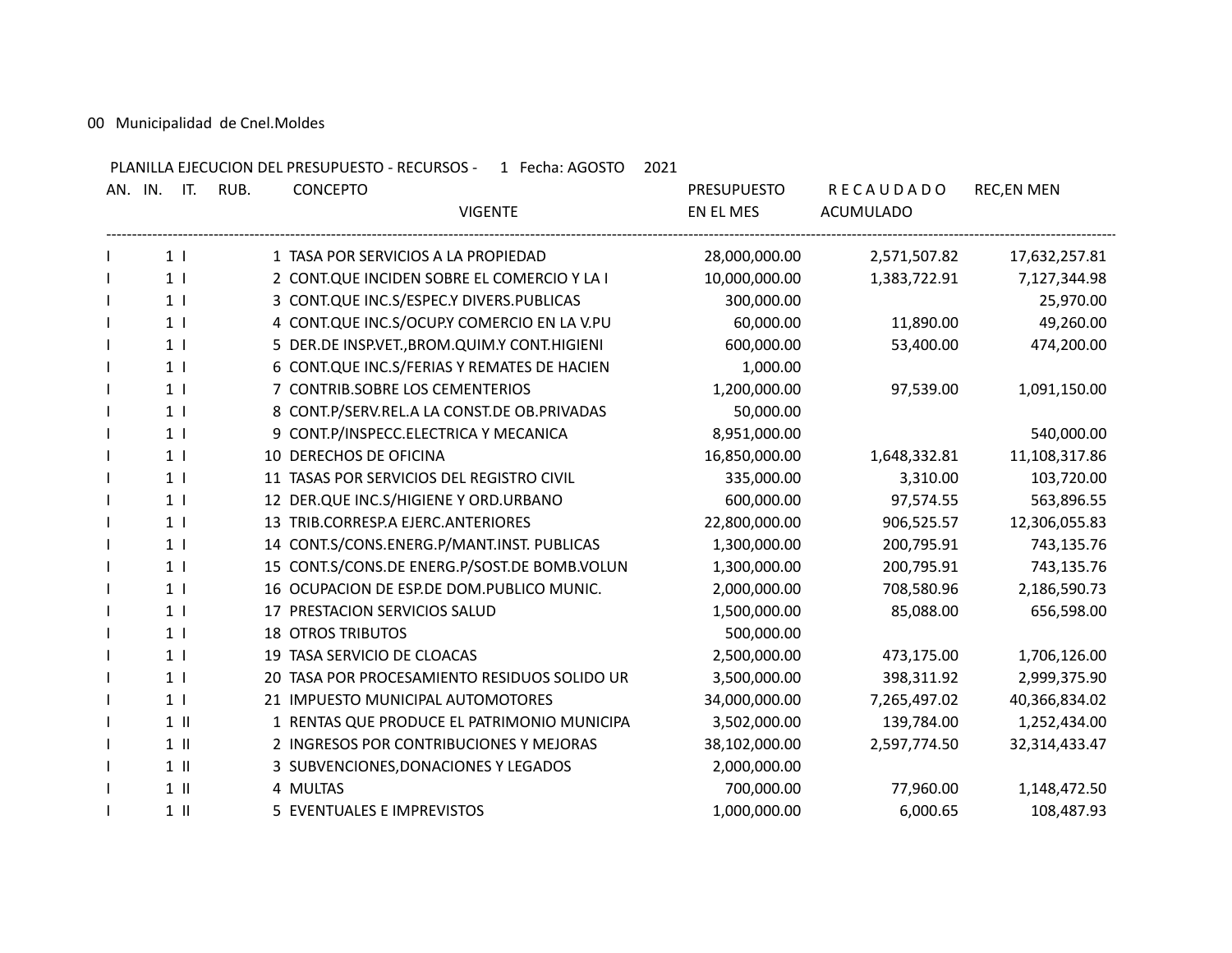|                       | $1$ $\parallel$ | 6 REINTEGROS                               | 120,000.00     | 12,310.10     | 62,517.10      |
|-----------------------|-----------------|--------------------------------------------|----------------|---------------|----------------|
|                       | $1$ $\parallel$ | 7 OTROS REINTEGROS                         | 400,000.00     | 43,240.54     | 302,750.76     |
| $\mathbf{I}$          | $1$ $\parallel$ | 8 DIRECCION MUNICIPAL DE CULTURA           | 100,000.00     |               |                |
|                       | $1$ $\parallel$ | 9 DIRECCION MUNICIPAL DE DEPORTES          | 100,000.00     |               |                |
|                       | $1$ $\parallel$ | 10 HOSPITAL MUNICIPAL                      | 3,040,000.00   | 493,395.88    | 4,793,160.69   |
|                       | $1$ $\parallel$ | 11 REINTEGRO POR GASTOS JUDICIALES         | 50,000.00      |               | 45,404.88      |
|                       | $1$ $\parallel$ | 12 DESARROLLO SOCIO PRODUCTIVO             | 100,000.00     | 6,351.00      | 14,818.60      |
|                       | $1$ $\parallel$ | 13 DIRECCION MUNICIPAL DE EDUCACION        | 600,000.00     | 13,300.00     | 114,500.00     |
|                       | $1 \parallel$   | 14 ESCUELA DE MUSICA                       | 150,000.00     |               |                |
|                       | $1$ $\parallel$ | 1 VTA.DE TERRENOS P/VIVIENDAS              | 5,000,000.00   | 170,960.00    | 3,231,330.30   |
|                       | $1$ $   $       | 2 CUOTAS VIV.BJ FCO.MANUEL DURAN- SEMILLAS | 500,000.00     | 105,835.00    | 359,469.00     |
| $\mathbf{I}$          | $1$ $   $       | 3 VTA.PARCELAS CEMENT.PARQUE"EL PRADO"     | 350,000.00     |               |                |
|                       | $1$ $   $       | 4 APORTES MUNICIPALES                      | 2,000,000.00   |               |                |
|                       | $1$ $   $       | 5 APORTES DEL GOB.PCIAL.O NACIONAL         | 4,000,000.00   |               |                |
|                       | $1$ $   $       | 6 RECUPERO APORTES TRANS.A VIV.PLAN AHORRO | 100,000.00     |               |                |
|                       | 2 <sub>1</sub>  | 2 TASA RETRIBUTIVA DE SERVICIOS            | 1,000.00       |               |                |
|                       | 2 <sub>1</sub>  | 3 COPARTICIPACION IMPOSITIVA ALO 2021      | 145,000,000.00 | 15,918,983.82 | 106,994,845.35 |
|                       | 2 <sub>1</sub>  | 4 COPARTIC.IMPOSITIVA ALOS ANTERIORES      | 9,000,000.00   |               | 8,053,596.01   |
|                       | 2 <sub>1</sub>  | 5 FOFINDES CONV.DESCENT.LEY 7850           | 30,000,000.00  | 3,112,135.11  | 23,173,645.63  |
|                       | $2$ II          | 1 APORTES P/EJECUCION DE OB.EN COPARTICIP. |                |               |                |
|                       | $2$ II          | 2 SUBVENCIONES Y SUBSIDIOS PROV. Y NAC.    | 17,000,000.00  | 2,000,000.00  | 5,102,773.86   |
|                       | $2$ III         | 2 MINISTERIO DE DESARROLLO SOCIAL          | 11,125,000.00  | 1,438,521.17  | 6,149,623.59   |
|                       | $2$ III         | 3 CONVENIO CON D.P.V.-                     | 650,000.00     |               | 236,500.00     |
| $\mathbf{I}$          | 1 <sub>1</sub>  | 2 BANCO PCIA.CORDOBA - OTROS CREDITOS      | 4,000,000.00   |               |                |
| $\mathbf{\mathsf{H}}$ | 1 <sub>1</sub>  | 3 BANCO DE LA NACION ARGENTINA             | 2,000,000.00   |               |                |
| Ш                     | $1$ $\parallel$ | 2 DEL GOBIERNO PROVINCIAL Y NACIONAL       | 62,540,766.00  | 692,303.32    | 14,676,655.18  |
| $\mathbf{\mathsf{H}}$ | $2$ II          | 1 ADJUDICATARIOS PLANES DE VIVIENDAS       | 500,000.00     | 6,378.00      | 63,780.00      |
| $\mathbf{I}$          | 3 <sub>1</sub>  | 1 CARNETS                                  | 2,500,000.00   | 193,890.00    | 1,500,730.00   |
| $\mathbf{\mathsf{H}}$ | 3 <sub>1</sub>  | 2 OTRAS VENTAS                             | 500,000.00     |               | 145,000.00     |
| $\mathbf{H}$          | 3 <sub>1</sub>  | 3 MEDIOS DE TRANSPORTE, VEHIC., ETC.       | 500,000.00     |               |                |
| $\mathbf{\mathsf{H}}$ | $3$ II          | 1 TERRENOS                                 | 6,000,000.00   | 121,335.42    | 1,201,105.33   |
| Ш                     | 4 II            | 1 BANCOS                                   | 23,443,579.00  |               | 16,970,040.12  |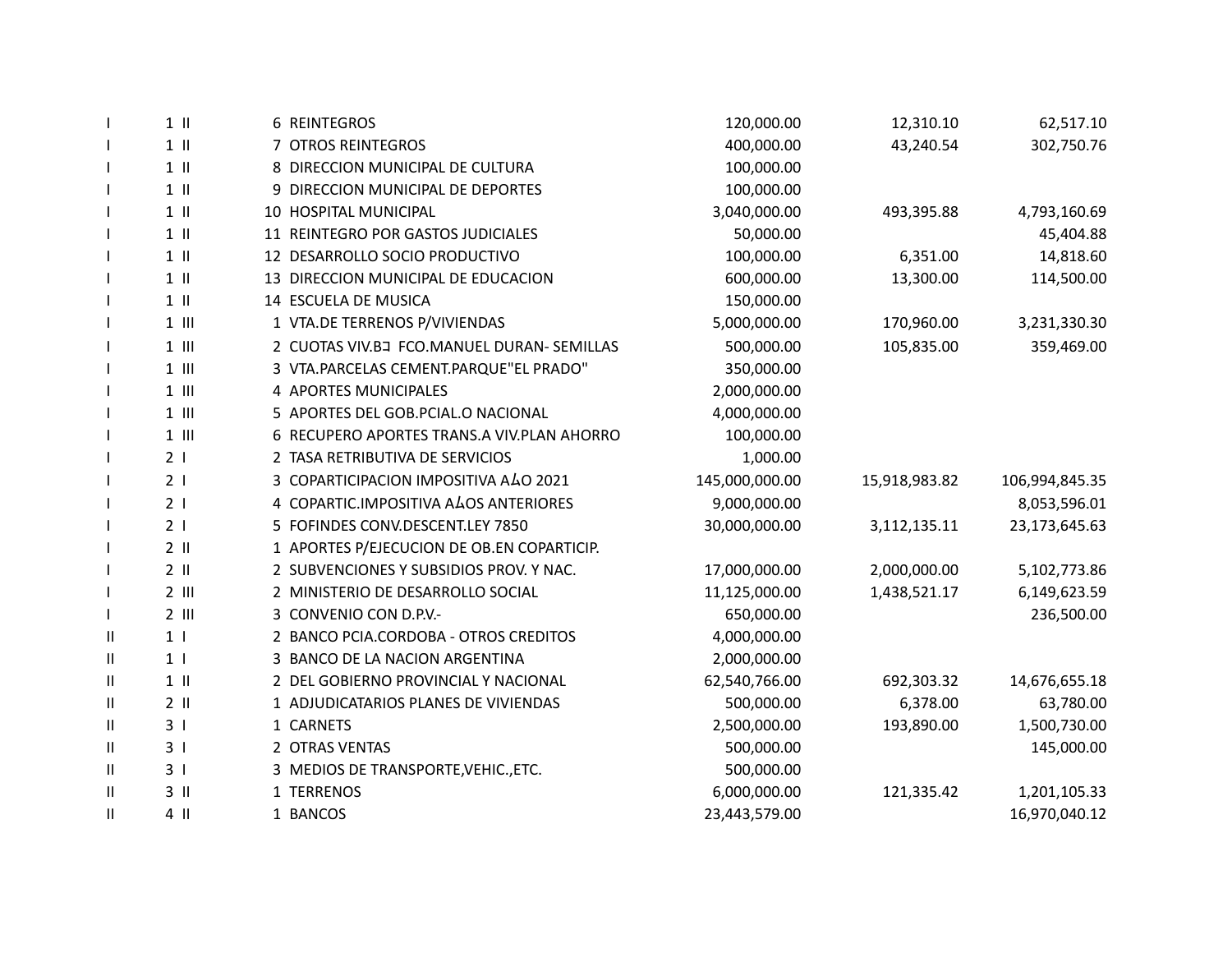| Ш | 1 <sup>1</sup> | 1 GARANTIA DE LICITACIONES          | 1,000.00       |               |                |
|---|----------------|-------------------------------------|----------------|---------------|----------------|
| Ш | $1 \parallel$  | 1 RETENCION 18 % APORTE PERSONAL    | 22,500,000.00  | 2,168,978.78  | 15,470,689.69  |
| Ш | $1 \parallel$  | 2 RETENCION PERSONAL APROSS         | 8,000,000.00   | 711,290.43    | 5,168,645.95   |
| Ш | 1 II           | 3 RETENCION PERSONAL SEGURO DE VIDA | 400.000.00     | 27.459.96     | 215,231.94     |
| Ш | $1 \parallel$  | 4 OTRAS RETENCIONES                 | 11,201,000.00  | 1,136,377.62  | 7,239,688.40   |
|   |                | <b>TOTALES</b>                      | 555,123,345.00 | 47,300,612.68 | 356,534,299.48 |

AP Municipalidad de Cnel.Moldes

## PLANILLA EJECUCION DEL PRESUPUESTO - EGRESOS - 2 Fecha: AGOSTO 2021

PRES GAS DISPONIE

AN. IN. PP. IT. CONCEPTO CONCEPTO CONSERVER EN EL MES ACUMULADO ------------------------------------------------------------------------------------------------------------------------------------------------------------------------------------------------------------------ I 1 I 1 AUTORIDADES SUPERIORES Y PERS.PERMANENTE 135,073,578.00 11,643,528.47 83,866,094.99 I 1 I 2 PERSONAL TEMPORARIO 29,000,000.00 3,109,823.73 22,741,947.21 I 1 I 3 SALARIO FAMILIAR 6,500,000.00 476,103.99 4,240,029.18 I 1 I 5 CREDITO ADICIONAL P/REFUERZO DE PARTIDAS 4,700,000.00 1 II 1 1 COMBUSTIBLES Y LUBRICANTES 15,000,000.00 1,501,551.95 9,545,788.45 I 1 II 2 ADQUISICI「N DE REPUESTOS EN GENERAL 5,000,000.00 760,470.13 3,655,066.55 I 1 II 3 UTILES,LIBROS,IMPRESOS Y PAPELER。A 1,100,000.00 91,212.00 743,753.64 I 1 II 4 ELEMENTOS DE LIMPIEZA Y CAFETER。A 900,000.00 81,535.80 859,079.54 I 1 II 5 MATERIALES PARA CONSERVACI「N 5,200,000.00 471,793.73 4,722,631.34 1 II 6 ADQUISICI<sup>[</sup>N DE CUBIERTAS Y C□MARAS 2,500,000.00 11,727.33 148,135.53 I 1 II 7 ADQUISICI「N DE MATERIALES DE CONSTRUCCI「N 150,000.00 1 II 8 ADQUIS.DE MAT.Y PRODUCTOS FARM.Y VETERINARIOS 80,000.00 4,239.00 10,667.35 I 1 II 9 RACIONAMIENTOS Y ALIMENTOS 350,000.00 13,490.00 301,992.60 I 1 II 10 OTROS 100,000.00 I 1 II 11 INDUMENTARIA AL PERSONAL 850,000.00 20,828.36 568,645.43 I 1 II 12 DEUDAS BIENES DE CONSUMO EJERC.ANTERIORES 390,000.00 42,027.15 1 II 13 CREDITO ADICIONAL PARA REF.DE PARTIDAS 3,000,000.00 I 1 II 17 INSUMOS HOSPITAL 6,500,000.00 950,990.17 6,092,117.93 I 1 II 18 BIENES DE CONSUMO VARIOS 1 26,000.00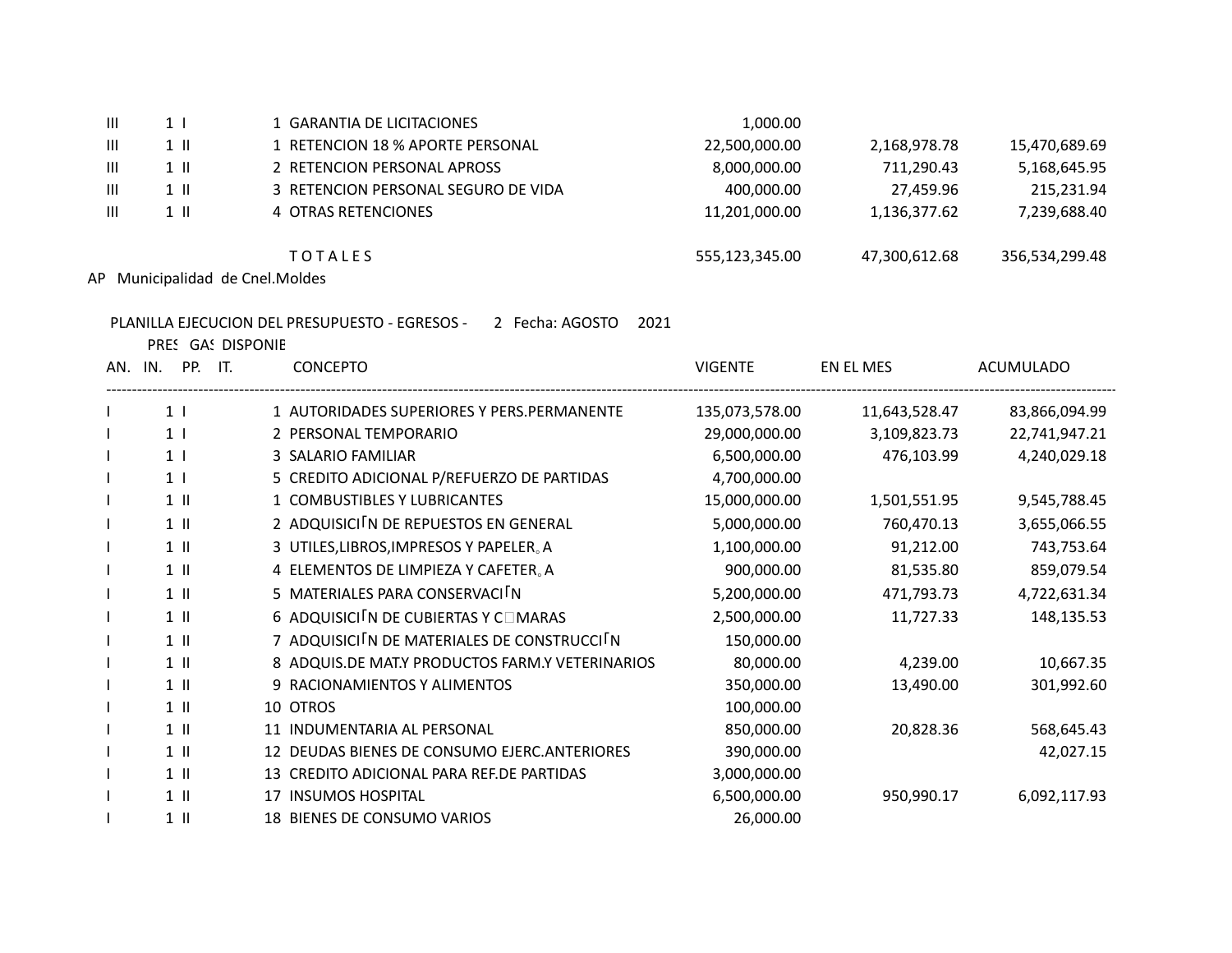| $\mathbf{I}$  | $1$ $   $       | 1 ELECT., GAS Y AGUA CTE. EN DEPEND. MUNICIPALES  | 2,500,000.00  | 586,669.07   | 1,843,299.05     |
|---------------|-----------------|---------------------------------------------------|---------------|--------------|------------------|
| J.            | $1$ $   $       | 2 PASAJES, FLETES Y ACARREOS                      | 1,500,000.00  | 66,400.00    | 548,938.97       |
| $\mathbf{I}$  | $1$ $   $       | 3 COMUNICACIONES TELEF NICAS, TELEG. Y POST.      | 910,000.00    | 113,590.03   | 628,676.35       |
| $\mathbf{I}$  | $1$ $  $        | 4 PUBLICACIONES, PROPAGANDA Y AMPLIFICACIONES     | 3,000,000.00  | 329,917.00   | 1,956,776.89     |
|               | $1$ $  $        | 5 COMISIONES Y SEGUROS DE VEH. CULOS Y MAQUIN.    | 1,300,000.00  | 232,882.72   | 1,064,089.54     |
| J.            | $1$ $  $        | 6 ALQUILERES VARIOS                               | 1,550,000.00  | 56,333.04    | 546,535.54       |
| $\mathbf{I}$  | $1$ $  $        | 7 GASTOS JUDICIALES E INDEMNIZACIONES             | 130,000.00    |              |                  |
|               | $1$ $  $        | <b>8 VI□TICOS Y MOVILIDAD</b>                     | 400,000.00    | 83,005.96    | 311,518.51       |
| $\mathbf{I}$  | $1$ $  $        | 9 ESTUDIOS, INVESTIG. Y ASISTENCIA T燭NICA         | 910,000.00    | 49,229.00    | 576,855.38       |
| J.            | $1$ $  $        | 10 GASTOS DE IMPRENTA Y REPRODUCCI <sup>I</sup> N | 700,000.00    | 38,757.00    | 345,573.00       |
| $\mathbf{I}$  | $1$ $  $        | 11 CONSERVACIONES Y REPARACIONES                  | 6,000,000.00  | 793,618.40   | 4,732,489.95     |
| $\mathbf{I}$  | $1$ $  $        | 12 SERV.PJBLICOS EJECUTADOS POR TERCEROS          | 17,000,000.00 | 2,144,944.13 | 14,238,167.15    |
| $\mathbf{I}$  | $1$ $  $        | 13 ALUMBRADO PUBLICO                              | 1,250,000.00  |              |                  |
| $\mathbf{I}$  | $1$ $  $        | 14 PREMIOS, ADHESIONES Y OTROS SIMILARES          | 200,000.00    | 25,600.00    | 25,600.00        |
| $\mathbf{I}$  | $1$ $   $       | 15 HOMENAJES Y CORTES <sub>®</sub> A              | 210,000.00    | 20,550.00    | 157,025.79       |
|               | $1$ $  $        | <b>16 OTROS SERVICIOS</b>                         | 5,500,000.00  | 472,728.06   | 3,716,037.98     |
|               | $1$ $  $        | 17 DEUDAS POR SERVICIOS DE EJERC. ANTERIORES      | 680,000.00    |              | 31,765.00        |
| $\mathbf{I}$  | $1$ $  $        | 18 HONORARIOS PROFESIONALES                       | 16,100,000.00 | 1,317,204.44 | 12,119,087.47    |
| $\mathbf{I}$  | $1$ $  $        | 19 PROGRAMA MUNICIPAL DE EMPLEO                   | 920,000.00    | 66,686.22    | 490,722.62       |
|               | $1$ $\parallel$ | 21 CREDITO ADICIONAL P/REFUERZO DE PARTIDAS       | 6,000,000.00  |              |                  |
| $\mathbf{I}$  | $1$ $  $        | 22 SEGURO RESPONSABILIDAD CIVIL                   | 1,100,000.00  | 60,380.88    | 586,498.49       |
|               | $1$ $  $        | 23 FESTEJOS Y ACTUACIONES                         | 250,000.00    | 6,000.00     | 162,770.00       |
|               | $1$ $   $       | 24 PROCESAMIENTO RESIDUOS Soldo URBANO            | 3,400,000.00  | 309,599.90   | 2,254,099.90     |
| $\mathbf{I}$  | $1$ $  $        | 25 SERVICIOS EN CEMENTERIOS                       | 50,000.00     |              |                  |
|               | $1$ $  $        | 26 GASTOS Y COMIS BCARIAS Y DE ENTES DE COBRO     | 880,000.00    |              | 1,089.00         |
|               | $2$ IV          | 2 CON ORGANISMOS PROVINCIALES Y NACIONALES        | 4,000.00      |              |                  |
|               | 3V              | 1 AL SECTOR P III LICO                            | 122,000.00    | 30,000.00    | 30,000.00        |
|               | 3V              | 2 AL SECTOR PRIVADO                               | 67,260,000.00 | 5,645,930.01 | 39, 343, 472. 78 |
| $\mathbf{I}$  | $3$ VI          | 1 AL SECTOR PUBLICO                               |               |              |                  |
| Ш             | $1$ VI          | 1 FONDO PERM.P/FINANCIACION DE PROYECTOS          | 1,000,000.00  | 98,436.35    | 857,434.40       |
| H             | $1$ VII         | 1 MAQUINARIAS Y EQUIPOS                           | 8,720,000.00  | 223,813.84   | 8,661,992.79     |
| $\mathbf{II}$ | 1 VII           | 2 MUEBLES Y EQUIPO PARA DEPENDENCIAS MUNICIPAL.   | 520,000.00    |              | 437,972.06       |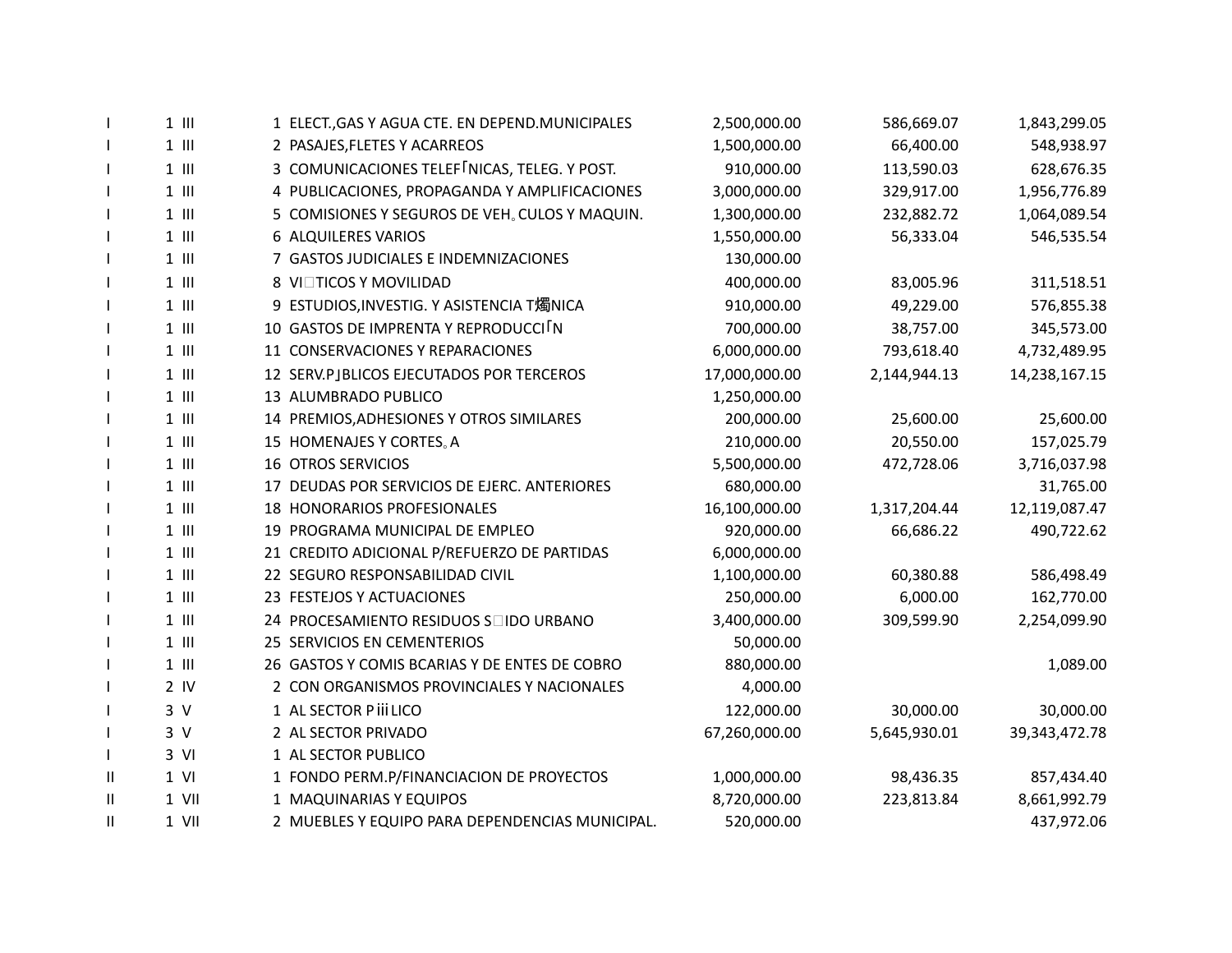| Ш              | $1$ VII   | 3 EQUIPOS ELECTR NICOS E INFORMATICA          | 1,000,000.00   | 118,250.00    | 848,431.51     |
|----------------|-----------|-----------------------------------------------|----------------|---------------|----------------|
| Ш              | 1 VII     | 4 APARATOS E INSTRUMENTAL                     | 50,000.00      |               | 4,698.00       |
| Ш              | 1 VII     | 5 COLECC.Y ELEMENTOS P/BIBLIOTECAS Y MUSEOS   | 26,000.00      |               |                |
| Ш              | 1 VII     | 6 HERRAMIENTAS                                | 750,000.00     | 31,877.58     | 705,052.07     |
| Ш              | 1 VII     | 7 TERRENOS                                    | 500,000.00     |               | 444,000.00     |
| Ш              | 1 VII     | 8 MEDIOS DE TRANSPORTE                        | 5,957,800.00   | 3,501,739.51  | 5,951,325.20   |
| Ш              | 1 VII     | 9 DEUDAS P/ADQ.BIENES DE CAPITAL EJERC.ANTER. | 65,000.00      |               |                |
| Ш              | $1$ VII   | 11 OTROS BIENES DE CAPITAL                    | 50,000.00      |               | 14,400.00      |
| Ш              | 1 VII     | 12 EQUIPAMIENTO CONCEJO DELIBERANTE           | 50,000.00      |               |                |
| Ш              | $1$ VII   | 13 CRED.ADICIONAL P/REF.DE PARTIDAS           |                |               |                |
| Ш              | 1 VIII    | 1 POR CUENTA DE LA MUNICIPALIDAD              | 80,742,200.00  | 11,762,272.64 | 49,778,492.56  |
| Ш              | 1 VIII    | 2 POR CUENTA DE LA PROVINCIA Y/O NACION       | 45,443,767.00  | 172,282.57    | 7,234,245.92   |
| Ш              | $1$ IX    | 1 VIV.B.FRANCISCO MANUEL DURAN II             | 2,000,000.00   |               | 1,697.57       |
| Ш              | $1$ IX    | 3 ADQUISICION TERRENOS PARA VIVIENDAS         | 6,000,000.00   |               |                |
| Ш              | $1 \,$ IX | 4 GTO.INFRAESTRUCTURA TERRENOS P/VIVIENDAS    | 2,000,000.00   | 611.43        | 294,369.90     |
| Ш              | 3 X       | 1 CON ORGANISMOS PRIVADOS                     |                |               |                |
| Ш              | 3 X       | 2 CON ORGANISMOS PROVINCIALES                 | 1,901,000.00   | 78,169.82     | 424,119.31     |
| $\mathbf{III}$ | 1 NC      | 1 POR TRABAJOS PJBLICOS                       | 1,000.00       |               |                |
| $\mathbf{III}$ | 1 NC      | 2 OTRAS CAUSAS                                | 42,101,000.00  | 4,152,558.20  | 27,277,212.34  |
|                |           |                                               | 555,123,345.00 | 51,727,332.46 | 326,184,509.88 |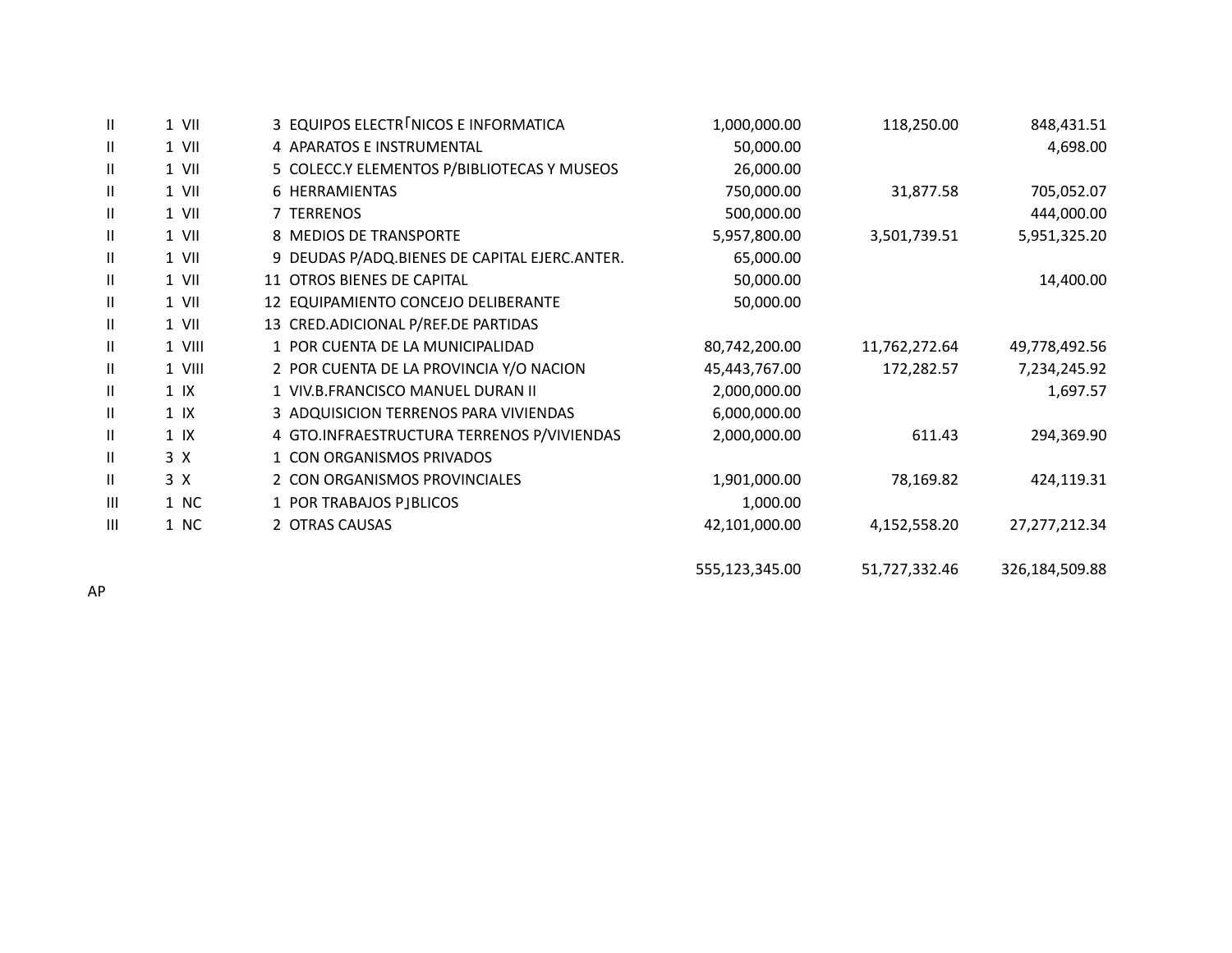REC,EN MAS

------------------------------------------------------------------------------------------------------------------------------------------------------------------------------------------------------------------

 10,367,742.19 2,872,655.02 274,030.00 10,740.00 125,800.00 1,000.00 108,850.00 50,000.00 8,411,000.00 5,741,682.14 231,280.00 36,103.45 10,493,944.17 556,864.24 556,864.24 186,590.73 843,402.00 500,000.00 793,874.00 500,624.10 6,366,834.02 2,249,566.00 5,787,566.53 2,000,000.00 448,472.50 891,512.07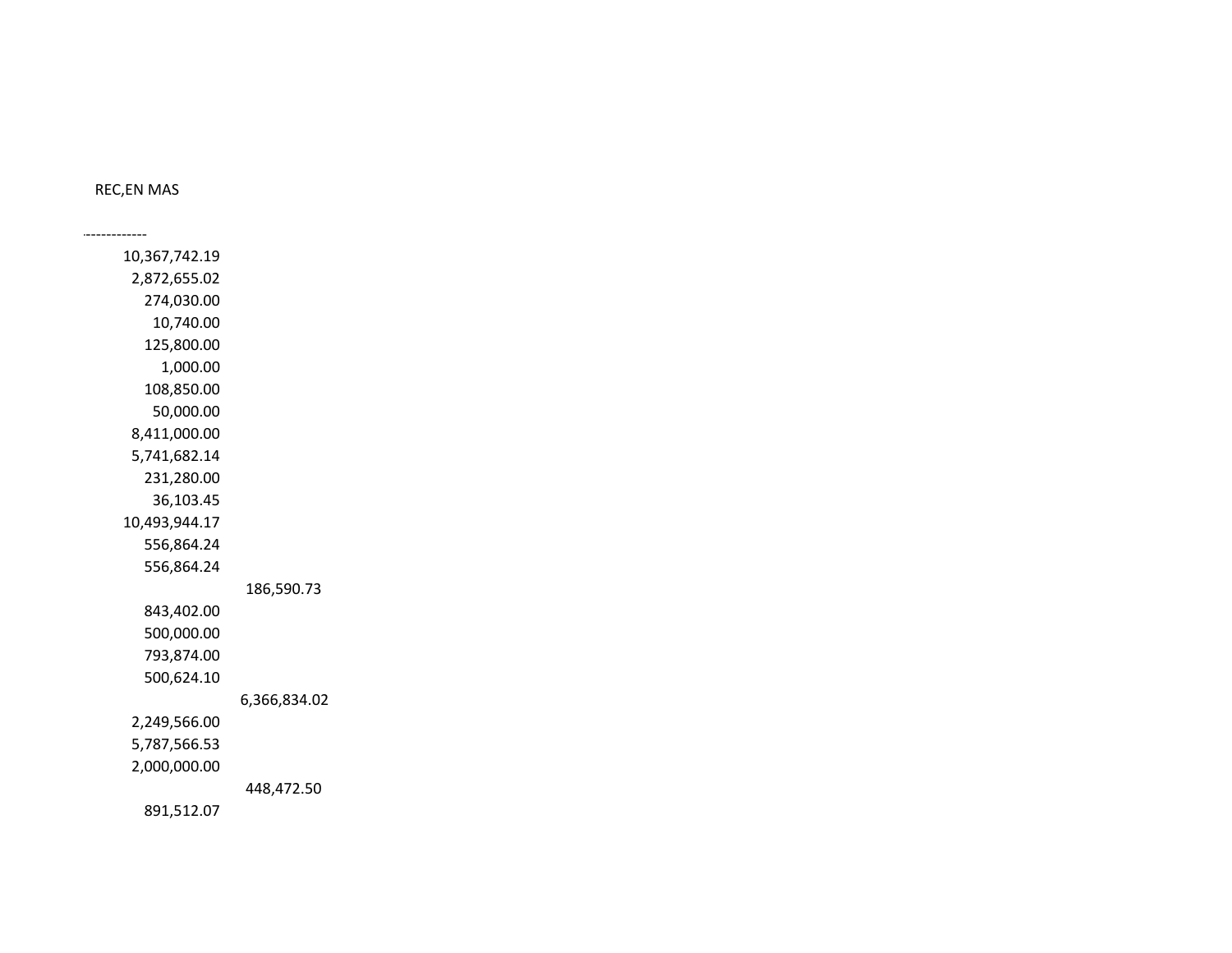57,482.90 97,249.24 100,000.00 100,000.00 1,753,160.69 4,595.12 85,181.40 485,500.00 150,000.00 1,768,669.70 140,531.00 350,000.00 2,000,000.00 4,000,000.00 100,000.00 1,000.00 38,005,154.65 946,403.99 6,826,354.37 11,897,226.14 4,975,376.41 413,500.00 4,000,000.00 2,000,000.00 47,864,110.82 436,220.00 999,270.00 355,000.00 500,000.00 4,798,894.67 6,473,538.88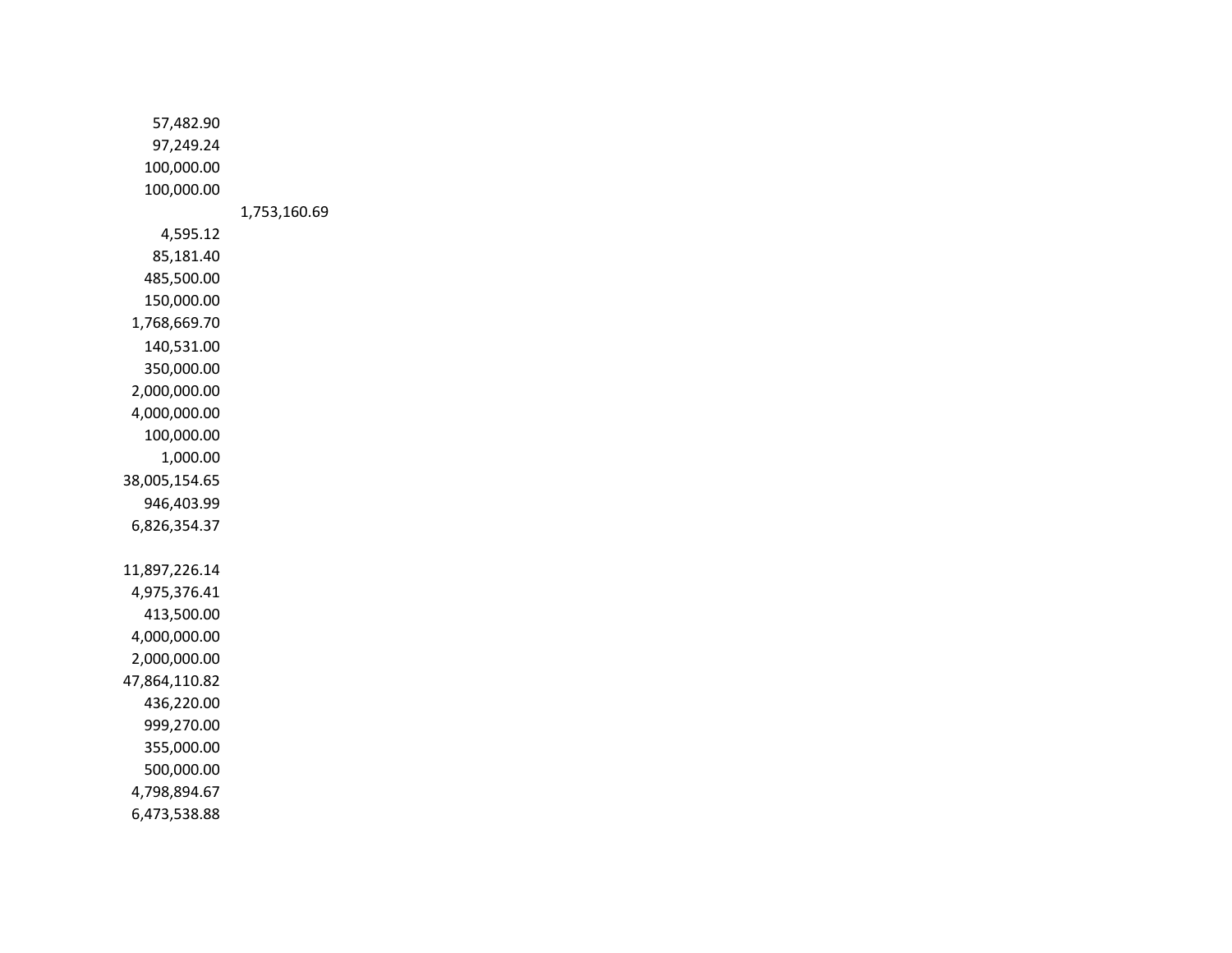1,000.00 7,029,310.31 2,831,354.05 184,768.06 3,961,311.60

207,344,103.46 8,755,057.94

## A GASTAR

------------------------------------------------------------------------------------------------------------------------------------------------------------------------------------------------------------------

 51,207,483.01 6,258,052.79 2,259,970.82 4,700,000.00 5,454,211.55 1,344,933.45 356,246.36 40,920.46 477,368.66 2,351,864.47 150,000.00 69,332.65 48,007.40 100,000.00 281,354.57 347,972.85 3,000,000.00 407,882.07 26,000.00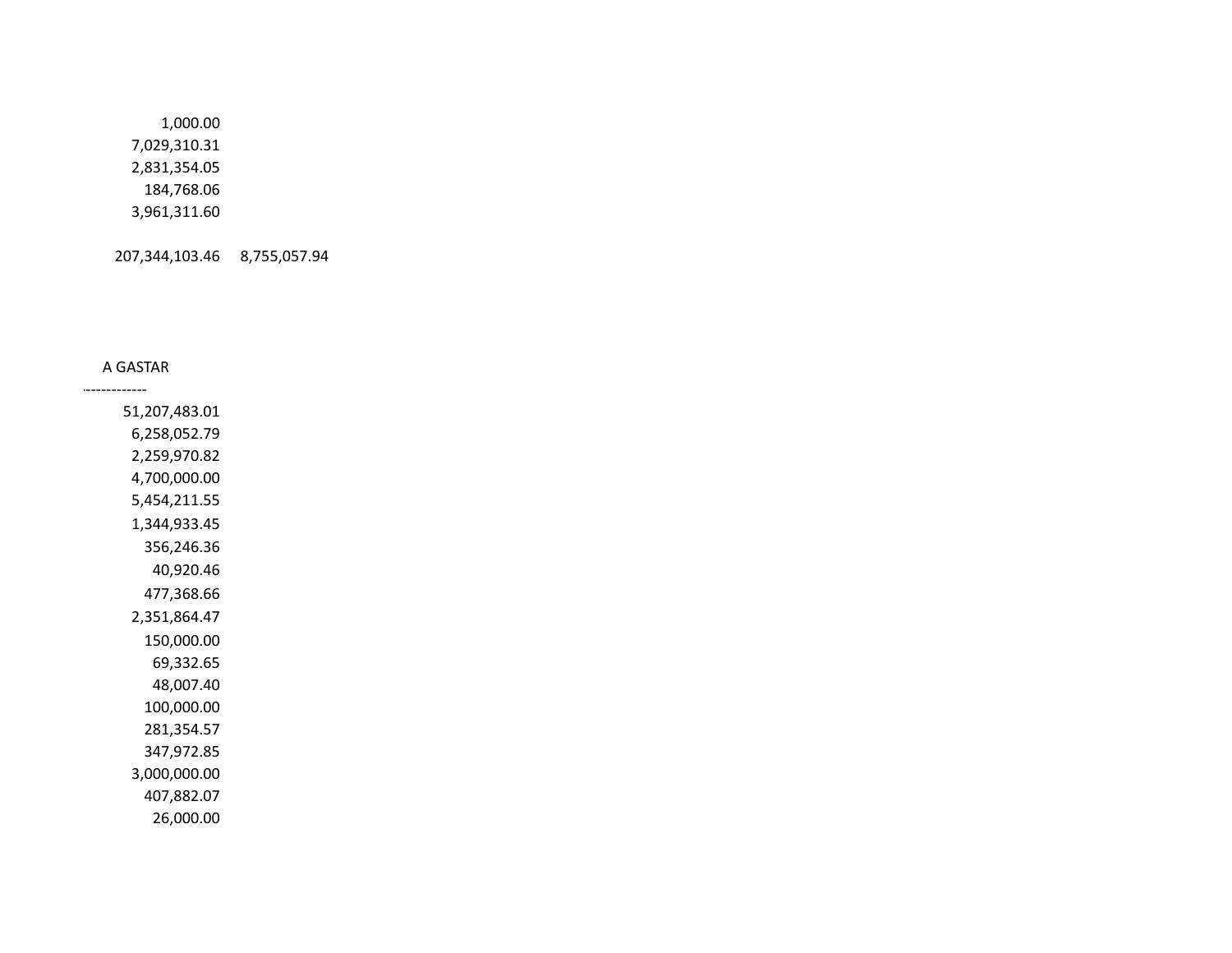656,700.95 951,061.03 281,323.65 1,043,223.11 235,910.46 1,003,464.46 130,000.00 88,481.49 333,144.62 354,427.00 1,267,510.05 2,761,832.85 1,250,000.00 174,400.00 52,974.21 1,783,962.02 648,235.00 3,980,912.53 429,277.38 6,000,000.00 513,501.51 87,230.00 1,145,900.10 50,000.00 878,911.00 4,000.00 92,000.00 27,916,527.22 142,565.60 58,007.21

82,027.94